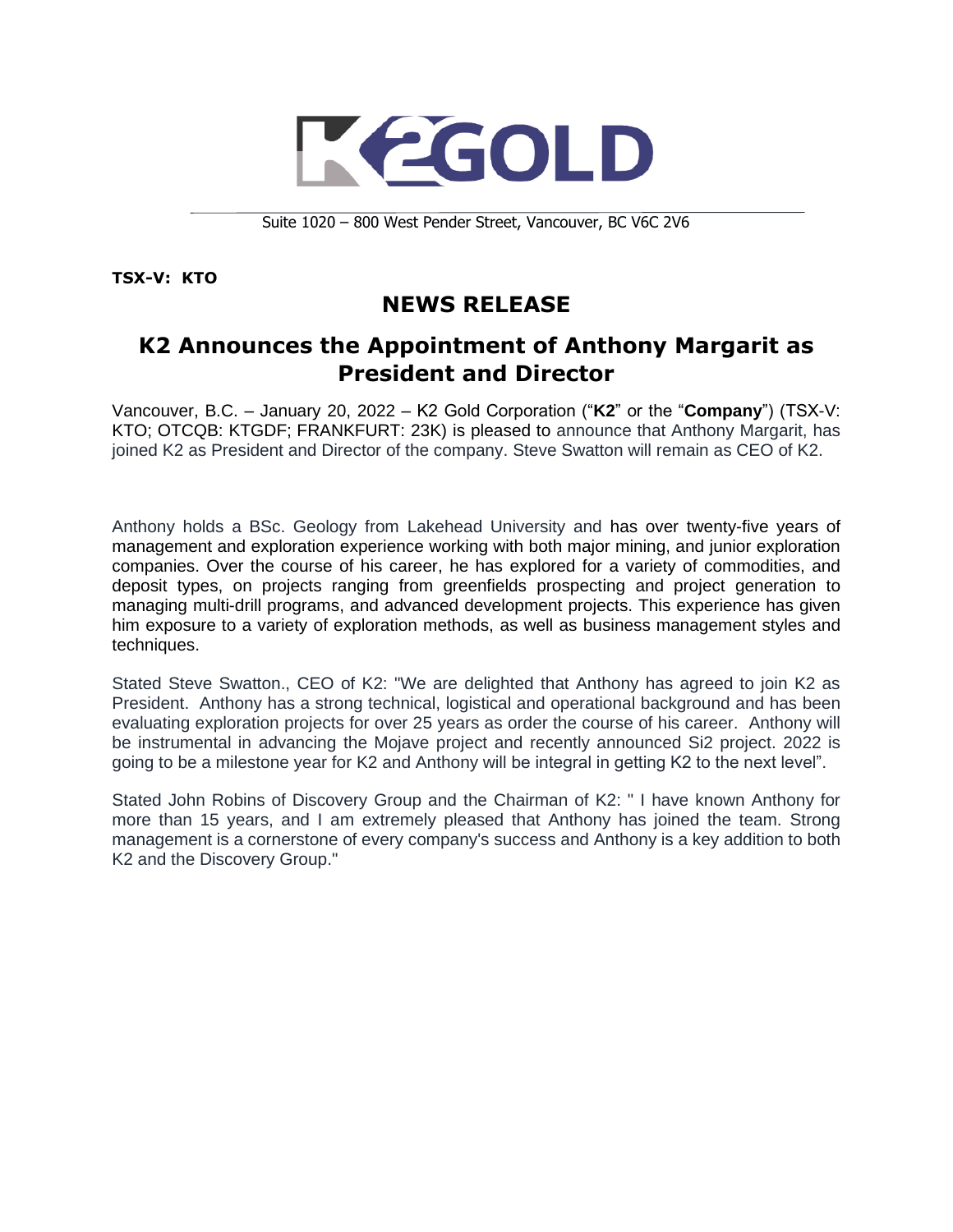## **About K2**

K2 is a member of the Discovery Group of companies and have projects in SW USA and the Yukon. In the USA, the Company is represented by its 100% subsidiary, Mojave Precious Metals Inc. ("MPM"). The Company is focused on the Mojave property in California, and the Si2 project in Nevada, along with the Wells project in the Yukon.

Mojave is a 5,830-hectare oxide gold project with base metal targets. The location of Mojave enables the Company to have year-round news flow on multiple previously recognized surface gold targets that have been successfully drilled in the past by majors BHP and Newmont. Besides affording immediate drill targets based on the Company's soil data integrated with LiDAR and Worldview-3 data, the property also has undrilled locations with gold enriched historical trench results including one at the Flores zone which recorded 8.4 g/t gold over 25.6m (see October 30, 2013 news release from Great Bear Resources Ltd.).

The Si2 Gold project is a potential analogue to AngloGold Ashanti's Silicon project (one of Nevada's significant new gold discoveries). Si2 Gold was initially identified, and staked by the same exploration team that identified AngloGold Ashanti's Silicon project near Beatty, NV. The property was acquired based on its strong geological similarities to Silicon. Limited historic shallow drilling at Si2 Gold located anomalous gold, and suggests the potential for a buried lowsulphidation epithermal gold deposit planning is underway for K2's first round of exploration activity on the Si2 project.

The Wels was initially identified by regional geochemical surveys in 2002 and initially staked in 2011 and optioned to Gorilla Minerals. This led to the discovery of mineralization within a granitic stock at the Saddle Zone and subsequent sampling and trenching included grabs up to 149 g/t Au and trench samples of 8.8 g/t Au over 45m. Subsequent drilling on the Saddle by Gorilla include results of 3.53 g/t Au over 19.5m. The project was acquired by K2 in 2017 and conducted additional drilling on Saddle returning highlights of 2.37 g/t Au over 28.5m and 10.38 g/t Au over 6m. To date, the Saddle has 1674m of drilling over 15 holes and has been defined over 135m along strike and to 150m depth; and is open in both directions along strike and at depth.

K2 and MPM are committed to transparency, accountability, environmental stewardship, safety, diversity and inclusion, and community engagement.

On behalf of the Board of Directors,

*"Stephen Swatton"*

President and CEO

K2 Gold Corporation.

For further information about K2 Gold Corporation or this news release, please visit our website at [k2gold.com](http://k2gold.com/) or contact Investor Relations Offices in Canada 604-653-9464, or in the USA at Lone Pine, California +1 (760) 614-5605 or by email at [info@k2gold.com.](mailto:info@k2gold.com)